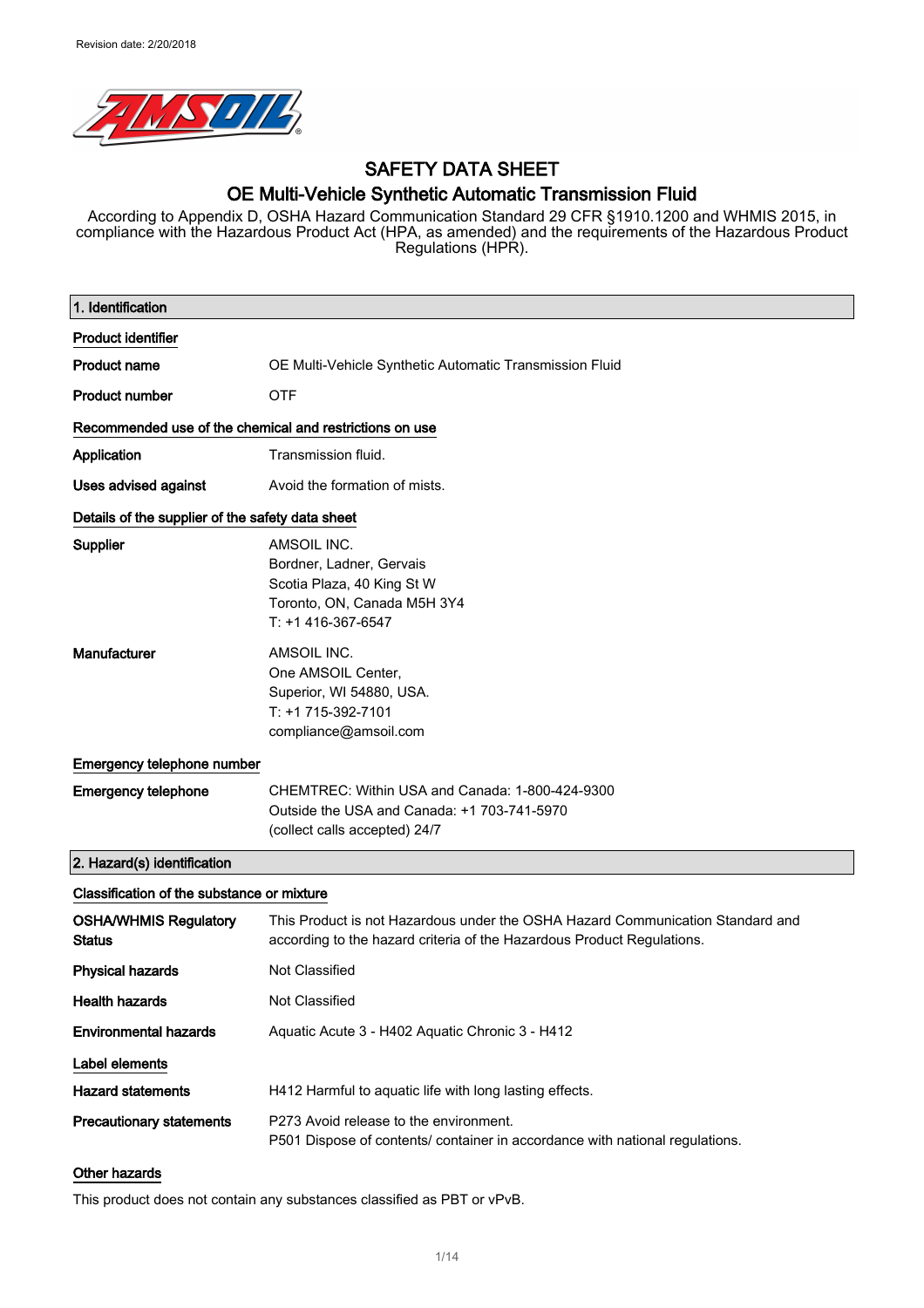| 3. Composition/information on ingredients                   |                |
|-------------------------------------------------------------|----------------|
| <b>Mixtures</b>                                             |                |
| Hydrogenated base oil                                       | 50 - 100%      |
| CAS number: 64742-55-8                                      |                |
| Classification                                              |                |
| Asp. Tox. 1 - H304                                          |                |
|                                                             |                |
| Hydrogenated base oil                                       | $2.5 - 5%$     |
| CAS number: 8042-47-5                                       |                |
| Classification                                              |                |
| Asp. Tox. 1 - H304                                          |                |
|                                                             |                |
| Acetamide, 2-hydroxy-, N,N-dicoco alkyl derivs.             | $0.5 - 1%$     |
| CAS number: -                                               |                |
| Classification                                              |                |
| Skin Sens. 1B - H317                                        |                |
| C14-18 alpha-olefin epoxide, reaction products with boric   | $0.25 - 5.5\%$ |
| acid                                                        |                |
| CAS number: -                                               |                |
| Classification                                              |                |
| Skin Sens. 1B - H317                                        |                |
|                                                             |                |
| Benzene, polypropene derivatives, sulfonated, calcium salts | $0.25 - 0.5%$  |
| CAS number: 75975-85-8                                      |                |
| Classification                                              |                |
| Eye Irrit. 2A - H319                                        |                |
| Skin Sens. 1 - H317                                         |                |
| 1,2-Propanediol, 3-amino-, N,N-dicoco alkyl derivs.         | $0.25 - 0.5\%$ |
| CAS number: -                                               |                |
|                                                             |                |
| Classification<br>Skin Sens. 1B - H317                      |                |
| Aquatic Chronic 3 - H412                                    |                |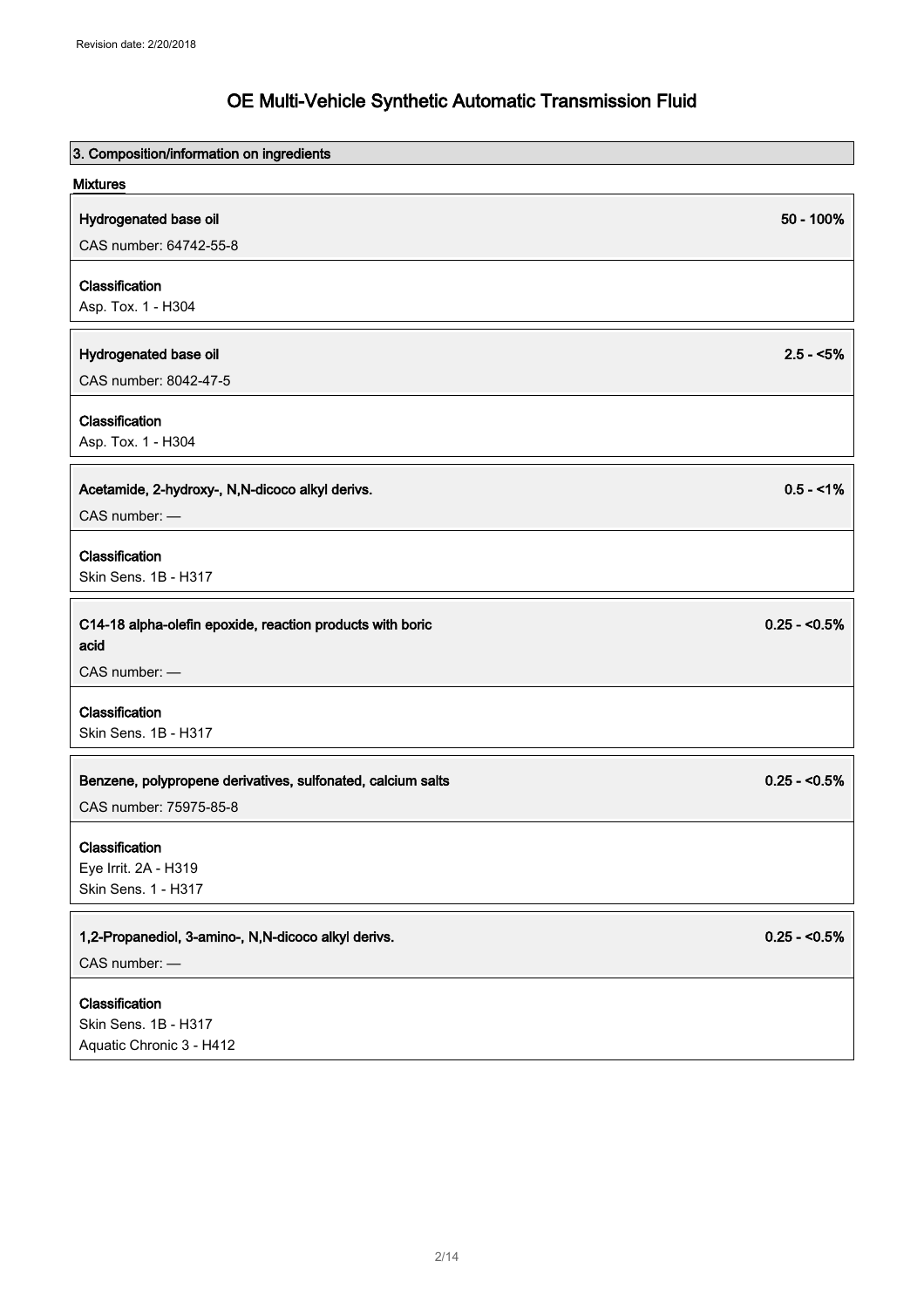| 1-(tert-Dodecylthio)propan-2-ol                                                                                                                                                                   |                          | $0.25 - 5.5\%$  |
|---------------------------------------------------------------------------------------------------------------------------------------------------------------------------------------------------|--------------------------|-----------------|
| CAS number: 67124-09-8                                                                                                                                                                            |                          |                 |
| M factor (Acute) = $1$                                                                                                                                                                            | M factor (Chronic) = $1$ |                 |
| Classification<br>Skin Sens. 1 - H317<br>Aquatic Acute 1 - H400<br>Aquatic Chronic 1 - H410                                                                                                       |                          |                 |
| 2,2'-(C16-18 (evennumbered, C18 unsaturated) alkyl imino)<br>diethanol                                                                                                                            |                          | $0.025 - 0.25%$ |
| CAS number: 1218787-32-6                                                                                                                                                                          |                          |                 |
| M factor (Acute) = $10$                                                                                                                                                                           | M factor (Chronic) = $1$ |                 |
| Classification<br>Acute Tox. 4 - H302<br>Skin Corr. 1C - H314<br>Eye Dam. 1 - H318<br>Aquatic Acute 1 - H400<br>Aquatic Chronic 1 - H410                                                          |                          |                 |
| 2-(2-heptadec-8-enyl-2-imidazolin-1-yl)ethanol                                                                                                                                                    |                          | < 0.025%        |
| CAS number: 95-38-5                                                                                                                                                                               |                          |                 |
| M factor (Acute) = $10$                                                                                                                                                                           | M factor (Chronic) = $1$ |                 |
| Classification<br>Acute Tox. 4 - H302<br>Skin Corr. 1C - H314<br>Eye Dam. 1 - H318<br>STOT RE 2 - H373<br>Aquatic Acute 1 - H400<br>Aquatic Chronic 1 - H410                                      |                          |                 |
| <b>Xylene</b><br>CAS number: 1330-20-7                                                                                                                                                            |                          | < 0.025%        |
| Classification<br>Flam. Liq. 3 - H226<br>Acute Tox. 4 - H312<br>Acute Tox. 4 - H332<br>Skin Irrit. 2 - H315<br>Eye Irrit. 2A - H319<br>STOT SE 3 - H335<br>STOT RE 2 - H373<br>Asp. Tox. 1 - H304 |                          |                 |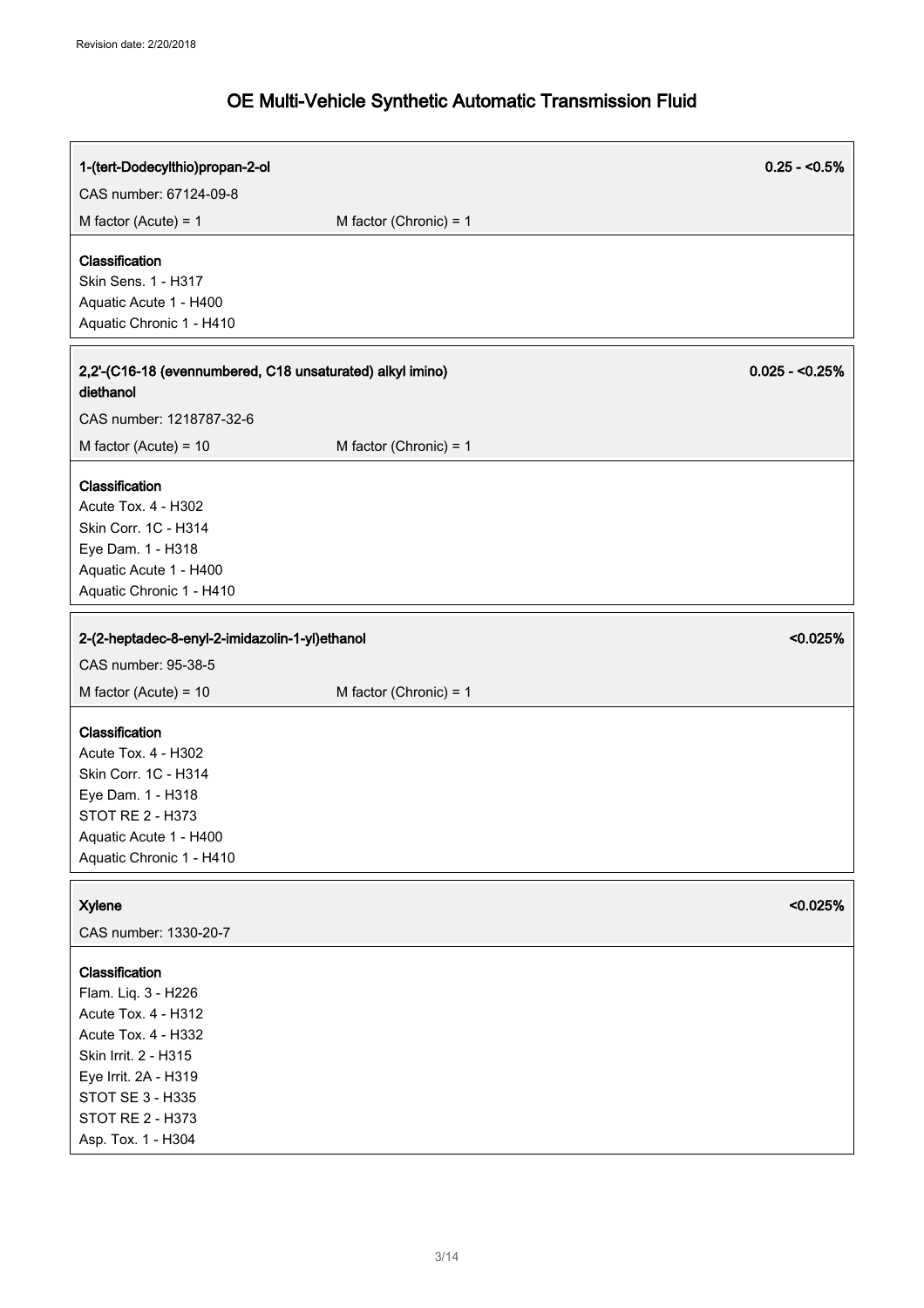| Ethylbenzene                                                                                                                              | < 0.025%                                                                                                                                                                                                                                                                                                                                                                                                                                                                                        |
|-------------------------------------------------------------------------------------------------------------------------------------------|-------------------------------------------------------------------------------------------------------------------------------------------------------------------------------------------------------------------------------------------------------------------------------------------------------------------------------------------------------------------------------------------------------------------------------------------------------------------------------------------------|
| CAS number: 100-41-4                                                                                                                      |                                                                                                                                                                                                                                                                                                                                                                                                                                                                                                 |
| Classification<br>Flam. Liq. 2 - H225<br>Acute Tox. 4 - H332<br><b>STOT RE 2 - H373</b><br>Asp. Tox. 1 - H304<br>Aquatic Chronic 3 - H412 |                                                                                                                                                                                                                                                                                                                                                                                                                                                                                                 |
|                                                                                                                                           | The full text for all hazard statements is displayed in Section 16.                                                                                                                                                                                                                                                                                                                                                                                                                             |
| <b>Composition comments</b>                                                                                                               | The exact percentage is withheld as a trade secret in accordance with 29 CFR 1910.1200.                                                                                                                                                                                                                                                                                                                                                                                                         |
| 4. First-aid measures                                                                                                                     |                                                                                                                                                                                                                                                                                                                                                                                                                                                                                                 |
| Description of first aid measures                                                                                                         |                                                                                                                                                                                                                                                                                                                                                                                                                                                                                                 |
| <b>General information</b>                                                                                                                | Get medical attention if any discomfort continues. Show this Safety Data Sheet to the medical<br>personnel.                                                                                                                                                                                                                                                                                                                                                                                     |
| Inhalation                                                                                                                                | Move affected person to fresh air and keep warm and at rest in a position comfortable for<br>breathing. Maintain an open airway. Loosen tight clothing such as collar, tie or belt.                                                                                                                                                                                                                                                                                                             |
| Ingestion                                                                                                                                 | Rinse mouth thoroughly with water. Remove any dentures. Give a few small glasses of water<br>or milk to drink. Stop if the affected person feels sick as vomiting may be dangerous. Do not<br>induce vomiting unless under the direction of medical personnel. If vomiting occurs, the head<br>should be kept low so that vomit does not enter the lungs. Never give anything by mouth to an<br>unconscious person. Maintain an open airway. Loosen tight clothing such as collar, tie or belt. |
| <b>Skin Contact</b>                                                                                                                       | Remove affected person from source of contamination. Rinse immediately with plenty of<br>water.                                                                                                                                                                                                                                                                                                                                                                                                 |
| Eye contact                                                                                                                               | Rinse immediately with plenty of water. Remove any contact lenses and open eyelids wide<br>apart. Continue to rinse for at least 10 minutes.                                                                                                                                                                                                                                                                                                                                                    |
| Protection of first aiders                                                                                                                | First aid personnel should wear appropriate protective equipment during any rescue.                                                                                                                                                                                                                                                                                                                                                                                                             |
|                                                                                                                                           | Most important symptoms and effects, both acute and delayed                                                                                                                                                                                                                                                                                                                                                                                                                                     |
| <b>General information</b>                                                                                                                | See Section 11 for additional information on health hazards. The severity of the symptoms<br>described will vary dependent on the concentration and the length of exposure.                                                                                                                                                                                                                                                                                                                     |
| Inhalation                                                                                                                                | Prolonged inhalation of high concentrations may damage respiratory system.                                                                                                                                                                                                                                                                                                                                                                                                                      |
| Ingestion                                                                                                                                 | Gastrointestinal symptoms, including upset stomach. Fumes from the stomach contents may<br>be inhaled, resulting in the same symptoms as inhalation.                                                                                                                                                                                                                                                                                                                                            |
| <b>Skin contact</b>                                                                                                                       | Prolonged contact may cause dryness of the skin.                                                                                                                                                                                                                                                                                                                                                                                                                                                |
| Eye contact                                                                                                                               | May cause temporary eye irritation.                                                                                                                                                                                                                                                                                                                                                                                                                                                             |
|                                                                                                                                           | Indication of immediate medical attention and special treatment needed                                                                                                                                                                                                                                                                                                                                                                                                                          |
| Notes for the doctor                                                                                                                      | Treat symptomatically.                                                                                                                                                                                                                                                                                                                                                                                                                                                                          |
| <b>Specific treatments</b>                                                                                                                | No special treatment required.                                                                                                                                                                                                                                                                                                                                                                                                                                                                  |
| 5. Fire-fighting measures                                                                                                                 |                                                                                                                                                                                                                                                                                                                                                                                                                                                                                                 |
| <b>Extinguishing media</b>                                                                                                                |                                                                                                                                                                                                                                                                                                                                                                                                                                                                                                 |

Suitable extinguishing media The product is not flammable. Extinguish with alcohol-resistant foam, carbon dioxide, dry powder or water fog. Use fire-extinguishing media suitable for the surrounding fire.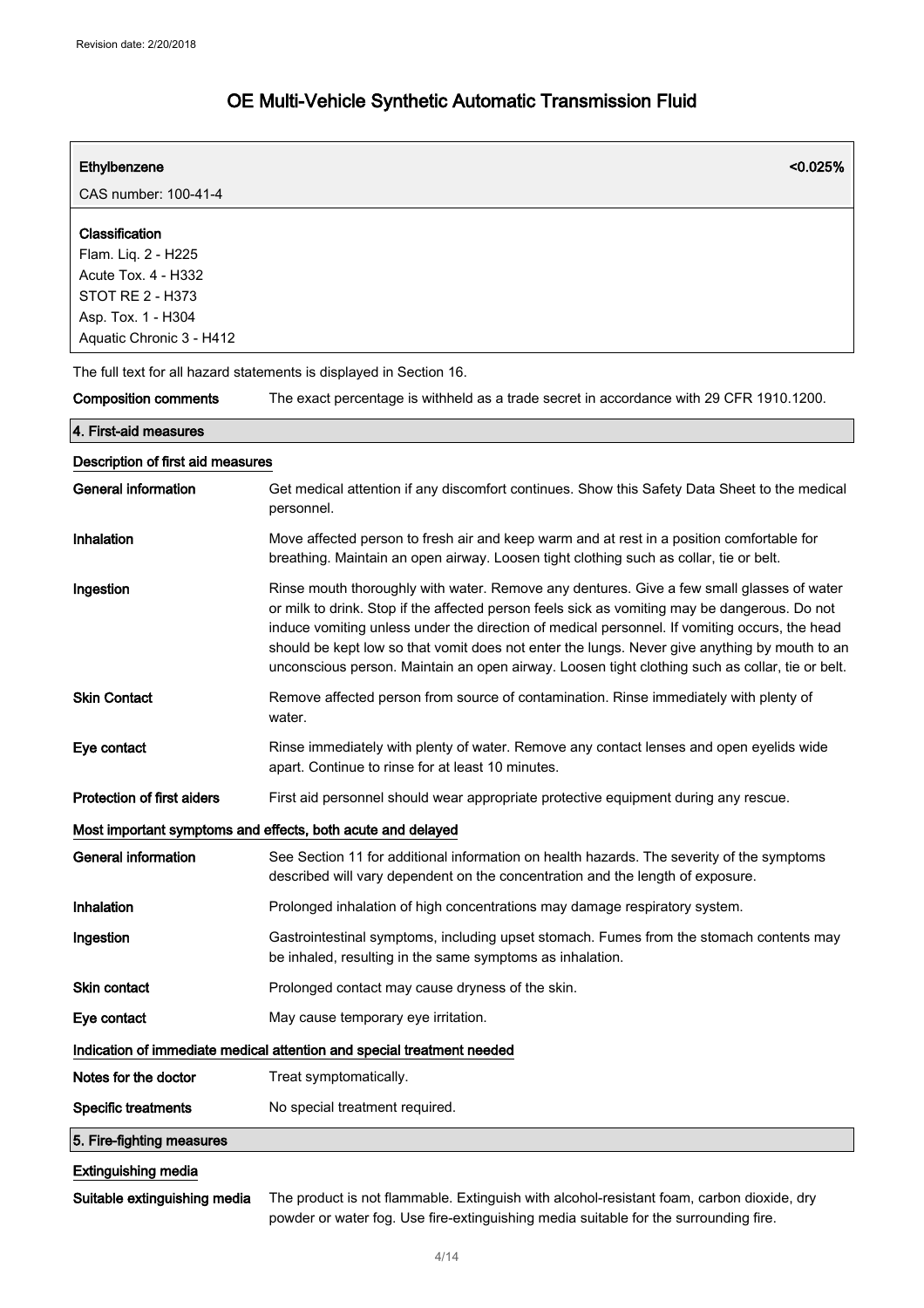| Unsuitable extinguishing<br>media                     | Do not use water jet as an extinguisher, as this will spread the fire.                                                                                                                                                                                                                                                                                                                                                                                                   |
|-------------------------------------------------------|--------------------------------------------------------------------------------------------------------------------------------------------------------------------------------------------------------------------------------------------------------------------------------------------------------------------------------------------------------------------------------------------------------------------------------------------------------------------------|
| Special hazards arising from the substance or mixture |                                                                                                                                                                                                                                                                                                                                                                                                                                                                          |
| Specific hazards                                      | Containers can burst violently or explode when heated, due to excessive pressure build-up.                                                                                                                                                                                                                                                                                                                                                                               |
| <b>Hazardous combustion</b><br>products               | Thermal decomposition or combustion products may include the following substances:<br>Harmful gases or vapors.                                                                                                                                                                                                                                                                                                                                                           |
| Advice for firefighters                               |                                                                                                                                                                                                                                                                                                                                                                                                                                                                          |
| Protective actions during<br>firefighting             | Avoid breathing fire gases or vapors. Evacuate area. Cool containers exposed to heat with<br>water spray and remove them from the fire area if it can be done without risk. Cool containers<br>exposed to flames with water until well after the fire is out. If a leak or spill has not ignited, use<br>water spray to disperse vapors and protect men stopping the leak.                                                                                               |
| Special protective equipment<br>for firefighters      | Wear positive-pressure self-contained breathing apparatus (SCBA) and appropriate protective<br>clothing. Standard Firefighter's clothing including helmets, protective boots and gloves, that<br>provides a basic level of protection during chemical incidents is defined by the Canada<br>Occupational Health and Safety Regulations, by provincial guidelines on occupational health<br>and safety or by NFPA standards if applicable.                                |
| 6. Accidental release measures                        |                                                                                                                                                                                                                                                                                                                                                                                                                                                                          |
|                                                       | Personal precautions, protective equipment and emergency procedures                                                                                                                                                                                                                                                                                                                                                                                                      |
| <b>Personal precautions</b>                           | No action shall be taken without appropriate training or involving any personal risk. Keep<br>unnecessary and unprotected personnel away from the spillage. Wear protective clothing as<br>described in Section 8 of this safety data sheet. Follow precautions for safe handling<br>described in this safety data sheet. Wash thoroughly after dealing with a spillage. Use<br>protective equipment appropriate for surrounding materials.                              |
| <b>Environmental precautions</b>                      |                                                                                                                                                                                                                                                                                                                                                                                                                                                                          |
| <b>Environmental precautions</b>                      | Harmful to aquatic life with long lasting effects. Avoid discharge to the aquatic environment.<br>Large Spillages: Inform the relevant authorities if environmental pollution occurs (sewers,<br>waterways, soil or air).                                                                                                                                                                                                                                                |
| Methods and material for containment and cleaning up  |                                                                                                                                                                                                                                                                                                                                                                                                                                                                          |
| Methods for cleaning up                               | Wear protective clothing as described in Section 8 of this safety data sheet. Clear up spills<br>immediately and dispose of waste safely. Reuse or recycle products wherever possible.<br>Absorb the spillage with an inert, dry material and place it in a suitable waste disposal<br>container. Flush contaminated area with plenty of water. Wash thoroughly after dealing with a<br>spillage. Dispose of contents/container in accordance with national regulations. |
| Reference to other sections                           | For personal protection, see Section 8. For waste disposal, see Section 13.                                                                                                                                                                                                                                                                                                                                                                                              |
| 7. Handling and storage                               |                                                                                                                                                                                                                                                                                                                                                                                                                                                                          |
| Precautions for safe handling                         |                                                                                                                                                                                                                                                                                                                                                                                                                                                                          |
| Usage precautions                                     | Read and follow manufacturer's recommendations. Wear protective clothing as described in<br>Section 8 of this safety data sheet. Keep away from food, drink and animal feeding stuffs.<br>Handle all packages and containers carefully to minimize spills. Keep container tightly sealed<br>when not in use. Avoid contact with used product. Do not reuse empty containers. Avoid the<br>formation of mists.                                                            |
| Advice on general<br>occupational hygiene             | Wash promptly if skin becomes contaminated. Take off contaminated clothing and wash<br>before reuse. Wash contaminated clothing before reuse. Do not eat, drink or smoke when<br>using this product. Wash at the end of each work shift and before eating, smoking and using<br>the toilet. Change work clothing daily before leaving workplace.                                                                                                                         |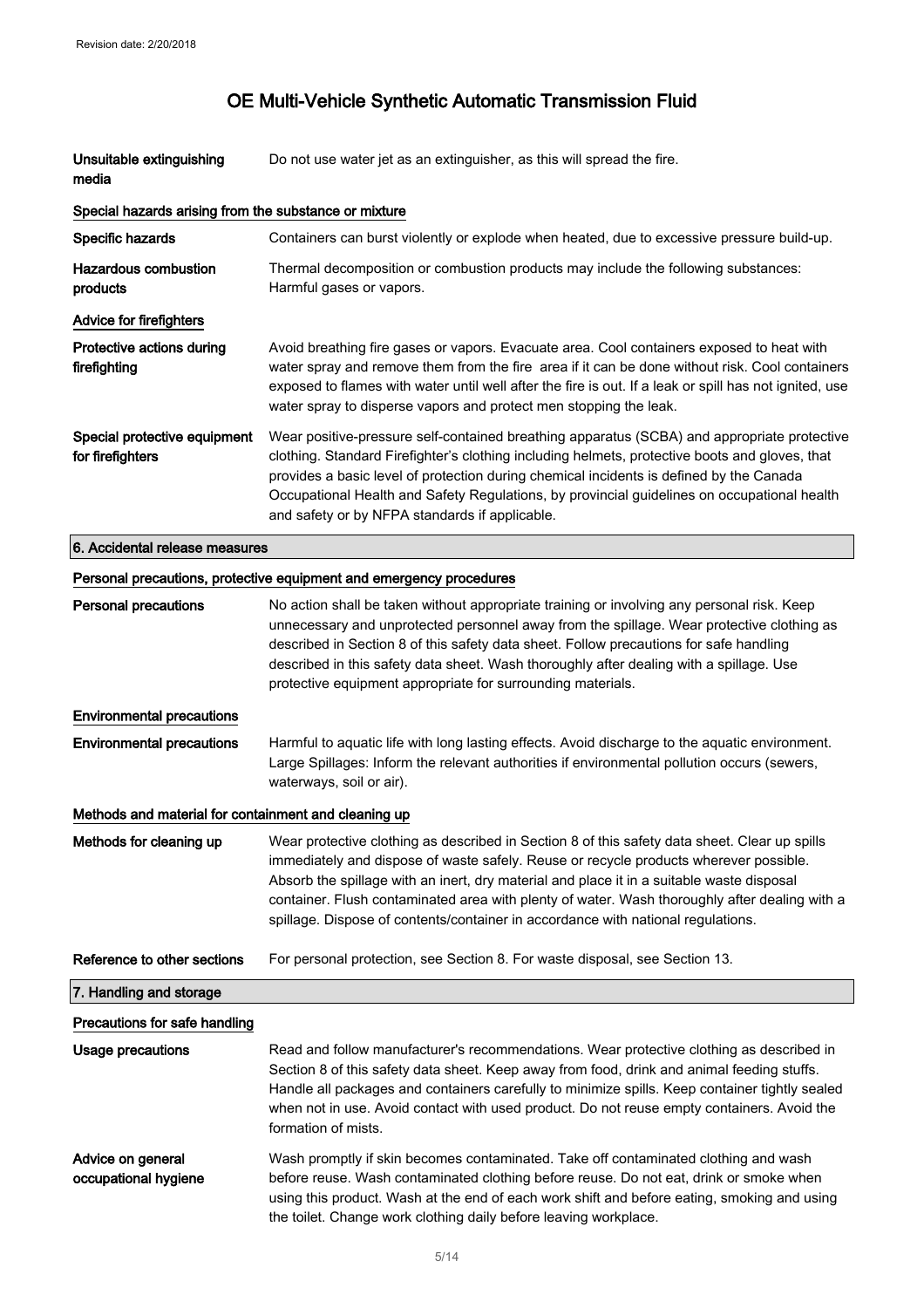|                                          | <u>aanamana isi aana ammadal mamaania anil maanibaanamaa</u>                                                                                                 |
|------------------------------------------|--------------------------------------------------------------------------------------------------------------------------------------------------------------|
| Storage precautions                      | Store away from incompatible materials (see Section 10). Keep container tightly closed, in a<br>cool, well ventilated place. Protect containers from damage. |
| Storage class                            | Chemical storage.                                                                                                                                            |
| Specific end uses(s)                     |                                                                                                                                                              |
| Specific end use(s)                      | The identified uses for this product are detailed in Section 1.                                                                                              |
| 8. Exposure Controls/personal protection |                                                                                                                                                              |

#### Conditions for safe storage, including any incompatibilities

#### Control parameters

Occupational exposure limits

Comments The following constituents are the only constituents of the product which have a PEL, TLV or other recommended exposure limit. At this time, the other constituents have no known exposure limits.

#### Xylene

Long-term exposure limit (8-hour TWA): OSHA 100 ppm 435 mg/m<sup>3</sup> Long-term exposure limit (8-hour TWA): ACGIH 100 ppm 434 mg/m<sup>3</sup> Short-term exposure limit (15-minute): ACGIH 150 ppm 651 mg/m<sup>3</sup> A4

### Ethylbenzene

Long-term exposure limit (8-hour TWA): OSHA 100 ppm 435 mg/m<sup>3</sup> Long-term exposure limit (8-hour TWA): ACGIH 20 ppm 87 mg/m<sup>3</sup>

A3

OSHA = Occupational Safety and Health Administration. ACGIH = American Conference of Governmental Industrial Hygienists. A3 = Confirmed Animal Carcinogen with Unknown Relevance to Humans. A4 = Not Classifiable as a Human Carcinogen.

#### Ethylbenzene (CAS: 100-41-4)

|                                     | Immediate danger to life<br>and health |  | 800 ppm                                                                                                                                                                                                                                                                                                                                                                                                                                                                                                                                                                                                                                                                                                                                                                                                                                  |
|-------------------------------------|----------------------------------------|--|------------------------------------------------------------------------------------------------------------------------------------------------------------------------------------------------------------------------------------------------------------------------------------------------------------------------------------------------------------------------------------------------------------------------------------------------------------------------------------------------------------------------------------------------------------------------------------------------------------------------------------------------------------------------------------------------------------------------------------------------------------------------------------------------------------------------------------------|
|                                     | <b>Exposure controls</b>               |  |                                                                                                                                                                                                                                                                                                                                                                                                                                                                                                                                                                                                                                                                                                                                                                                                                                          |
| Appropriate engineering<br>controls |                                        |  | Provide adequate ventilation. Good general ventilation should be adequate to control worker<br>exposure to airborne contaminants.                                                                                                                                                                                                                                                                                                                                                                                                                                                                                                                                                                                                                                                                                                        |
| Eye/face protection                 |                                        |  | Eyewear complying with an approved standard should be worn if a risk assessment indicates<br>eye contact is possible. Personal protective equipment for eye and face protection should<br>comply with OSHA 1910.133 and/or the Canadian regulation on health and safety at work,<br>SOR/86-304, Part XII (12.6), and any relevant provincial regulation relating to health and<br>safety at work. The following protection should be worn: Chemical splash goggles.                                                                                                                                                                                                                                                                                                                                                                      |
| Hand protection                     |                                        |  | Chemical-resistant, impervious gloves complying with an approved standard should be worn if<br>a risk assessment indicates skin contact is possible. The most suitable glove should be<br>chosen in consultation with the glove supplier/manufacturer, who can provide information<br>about the breakthrough time of the glove material. To protect hands from chemicals, gloves<br>should comply with OSHA 1910.138 and/or the Canadian regulation on health and safety at<br>work, SOR/86-304, Part XII (12.9), and be demonstrated to be impervious to the chemical and<br>resist degradation. Considering the data specified by the glove manufacturer, check during<br>use that the gloves are retaining their protective properties and change them as soon as any<br>deterioration is detected. Frequent changes are recommended. |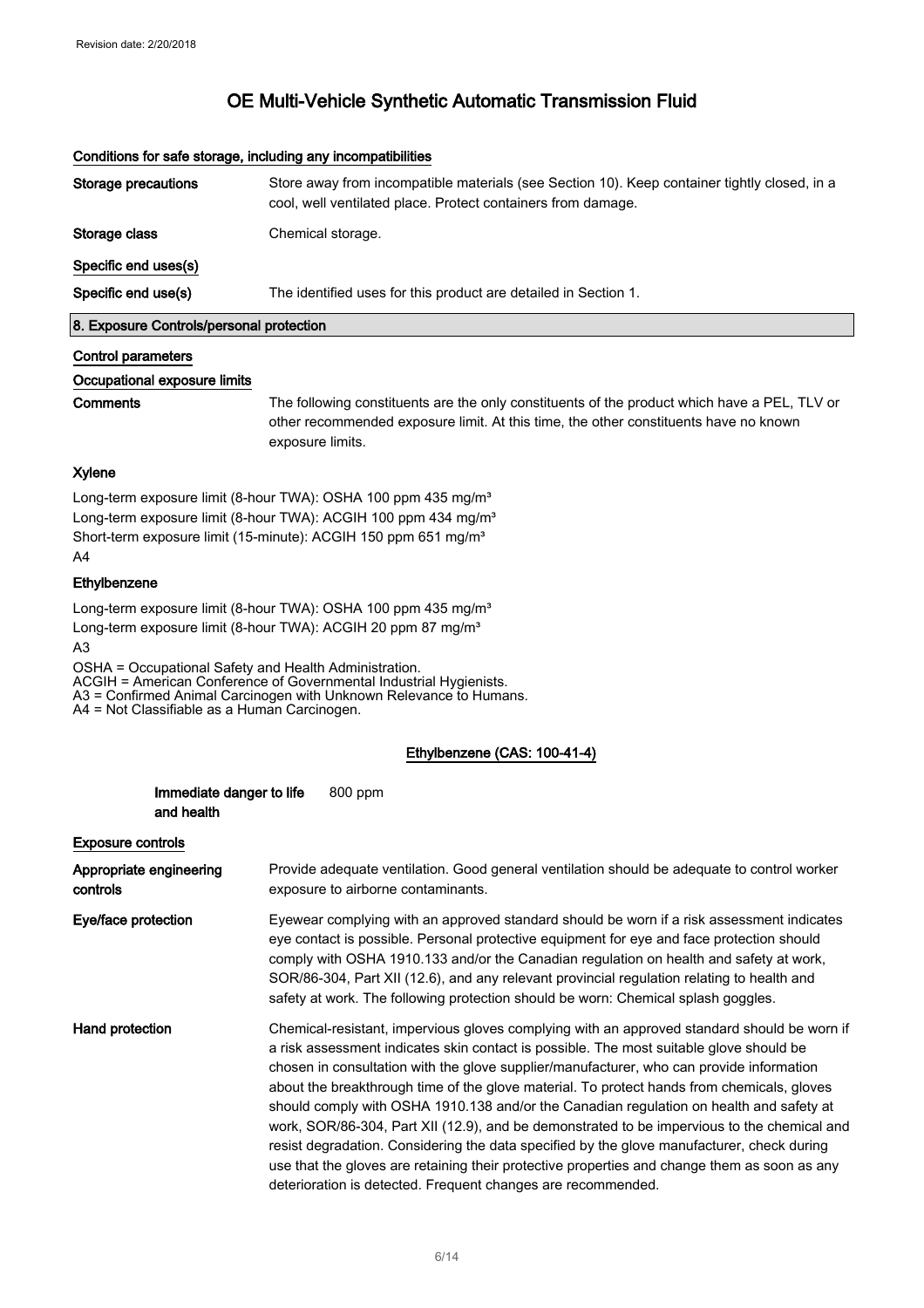| Other skin and body<br>protection         | Appropriate footwear and additional protective clothing complying with an approved standard<br>should be worn if a risk assessment indicates skin contamination is possible.                                                                                                                                                                                                                           |
|-------------------------------------------|--------------------------------------------------------------------------------------------------------------------------------------------------------------------------------------------------------------------------------------------------------------------------------------------------------------------------------------------------------------------------------------------------------|
| Hygiene measures                          | Provide eyewash station and safety shower. Contaminated work clothing should not be<br>allowed out of the workplace. Wash contaminated clothing before reuse. Clean equipment<br>and the work area every day. Good personal hygiene procedures should be implemented.<br>Wash at the end of each work shift and before eating, smoking and using the toilet. When<br>using do not eat, drink or smoke. |
| Respiratory protection                    | Respiratory protection complying with an approved standard should be worn if a risk<br>assessment indicates inhalation of contaminants is possible. Provide adequate ventilation.<br>Large Spillages: If ventilation is inadequate, suitable respiratory protection must be worn.                                                                                                                      |
| <b>Environmental exposure</b><br>controls | Keep container tightly sealed when not in use.                                                                                                                                                                                                                                                                                                                                                         |

### 9. Physical and Chemical Properties

### Information on basic physical and chemical properties

| Appearance                                      | Liquid.                                                     |
|-------------------------------------------------|-------------------------------------------------------------|
| Color                                           | Red.                                                        |
| Odor                                            | Mild hydrocarbon.                                           |
| <b>Odor threshold</b>                           | Not available.                                              |
| pH                                              | Not available.                                              |
| <b>Melting point</b>                            | Not available.                                              |
| Initial boiling point and range                 | Not available.                                              |
| Flash point                                     | 208°C Cleveland open cup. [ASTM D 92]                       |
| <b>Evaporation rate</b>                         | Not available.                                              |
| Upper/lower flammability or<br>explosive limits | Not available.                                              |
| Vapor pressure                                  | Not available.                                              |
| Vapor density                                   | Not available.                                              |
| <b>Relative density</b>                         | 0.8493                                                      |
| Solubility(ies)                                 | Not known.                                                  |
| <b>Partition coefficient</b>                    | Not available.                                              |
| Auto-ignition temperature                       | Not available.                                              |
| <b>Decomposition Temperature</b>                | Not available.                                              |
| <b>Viscosity</b>                                | 36.5 cSt @ 40°C<br>7.5 cSt @ 100°C<br>[ASTM D 445]          |
| <b>Explosive properties</b>                     | Not considered to be explosive.                             |
| <b>Oxidizing properties</b>                     | Does not meet the criteria for classification as oxidizing. |
| Fire point                                      | 224°C Cleveland open cup. [ASTM D 92]                       |
| Pour point                                      | -46°C [ASTM D 97]                                           |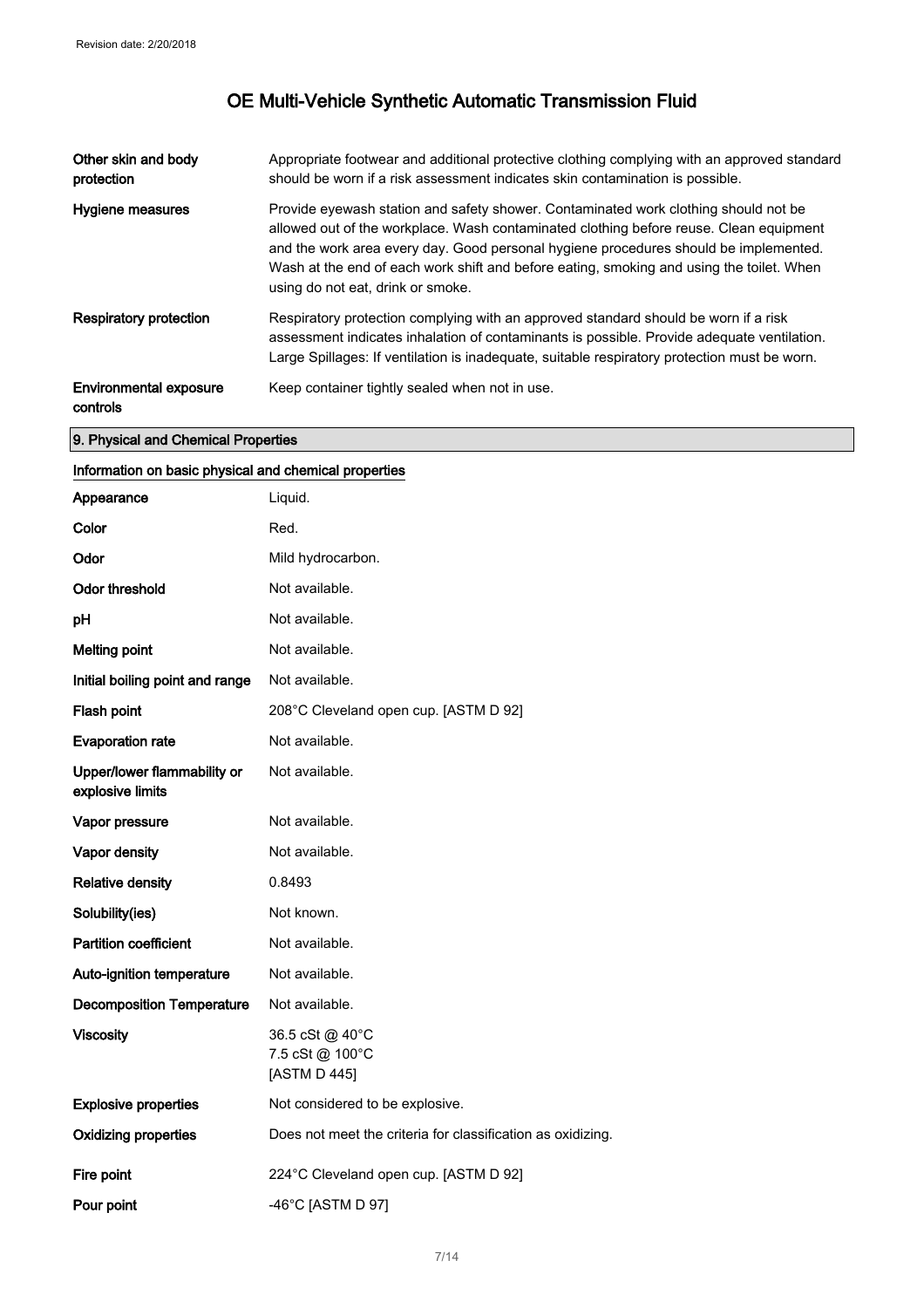| 10. Stability and reactivity                                         |                                                                                                                                                                        |
|----------------------------------------------------------------------|------------------------------------------------------------------------------------------------------------------------------------------------------------------------|
| Reactivity                                                           | See the other subsections of this section for further details.                                                                                                         |
| <b>Stability</b>                                                     | Stable at normal ambient temperatures and when used as recommended. Stable under the<br>prescribed storage conditions.                                                 |
| Possibility of hazardous<br>reactions                                | No potentially hazardous reactions known.                                                                                                                              |
| <b>Conditions to avoid</b>                                           | There are no known conditions that are likely to result in a hazardous situation.                                                                                      |
| <b>Materials to avoid</b>                                            | No specific material or group of materials is likely to react with the product to produce a<br>hazardous situation.                                                    |
| Hazardous decomposition<br>products                                  | Does not decompose when used and stored as recommended. Thermal decomposition or<br>combustion products may include the following substances: Harmful gases or vapors. |
| 11. Toxicological information                                        |                                                                                                                                                                        |
| Information on toxicological effects                                 |                                                                                                                                                                        |
| <b>Toxicological effects</b>                                         | Not regarded as a health hazard under current legislation.                                                                                                             |
| Acute toxicity - oral<br>Notes (oral LD <sub>50</sub> )              | Based on available data the classification criteria are not met.                                                                                                       |
| Acute toxicity - dermal<br>Notes (dermal LD <sub>50</sub> )          | Based on available data the classification criteria are not met.                                                                                                       |
| Acute toxicity - inhalation<br>Notes (inhalation LC <sub>50</sub> )  | Based on available data the classification criteria are not met.                                                                                                       |
| Skin corrosion/irritation<br>Animal data                             | Based on available data the classification criteria are not met.                                                                                                       |
| Serious eye damage/irritation<br>Serious eye damage/irritation       | Based on available data the classification criteria are not met.                                                                                                       |
| <b>Respiratory sensitization</b><br><b>Respiratory sensitization</b> | Based on available data the classification criteria are not met.                                                                                                       |
| <b>Skin sensitization</b><br><b>Skin sensitization</b>               | Based on available data the classification criteria are not met.                                                                                                       |
| Germ cell mutagenicity<br>Genotoxicity - in vitro                    | Based on available data the classification criteria are not met.                                                                                                       |
| Carcinogenicity<br>Carcinogenicity                                   | Based on available data the classification criteria are not met.                                                                                                       |
| <b>IARC</b> carcinogenicity                                          | None of the ingredients are listed or exempt.                                                                                                                          |
| Reproductive toxicity<br>Reproductive toxicity - fertility           | Based on available data the classification criteria are not met.                                                                                                       |
| Reproductive toxicity -<br>development                               | Based on available data the classification criteria are not met.                                                                                                       |
| Specific target organ toxicity - single exposure                     |                                                                                                                                                                        |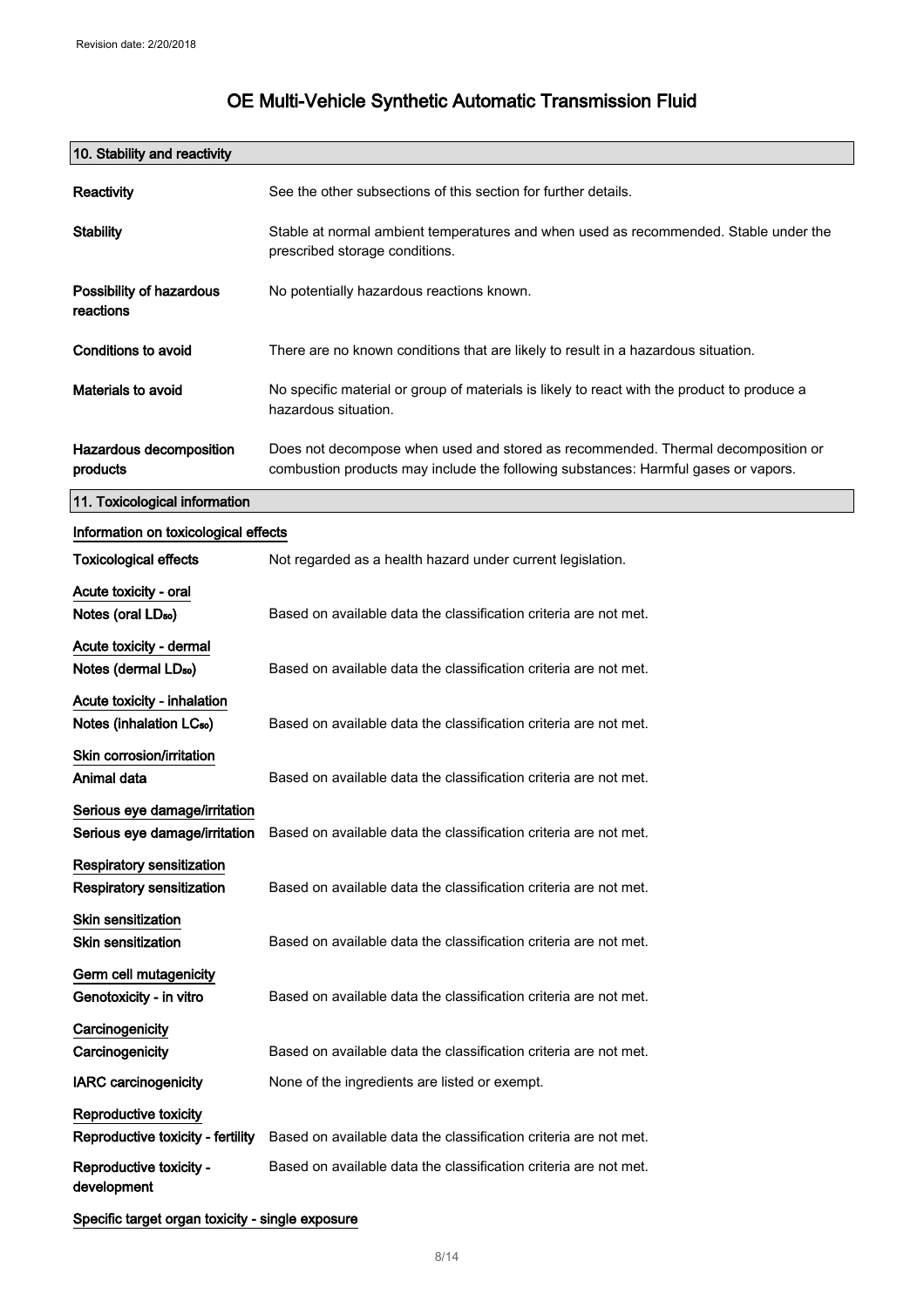| STOT - single exposure        | Not classified as a specific target organ toxicant after a single exposure.                                                                          |  |  |
|-------------------------------|------------------------------------------------------------------------------------------------------------------------------------------------------|--|--|
|                               | Specific target organ toxicity - repeated exposure                                                                                                   |  |  |
| STOT - repeated exposure      | Not classified as a specific target organ toxicant after repeated exposure.                                                                          |  |  |
| <b>Aspiration hazard</b>      |                                                                                                                                                      |  |  |
| <b>Aspiration hazard</b>      | Based on available data the classification criteria are not met.                                                                                     |  |  |
| General information           | No specific health hazards known. The severity of the symptoms described will vary<br>dependent on the concentration and the length of exposure.     |  |  |
| Inhalation                    | Prolonged inhalation of high concentrations may damage respiratory system.                                                                           |  |  |
| Ingestion                     | Gastrointestinal symptoms, including upset stomach. Fumes from the stomach contents may<br>be inhaled, resulting in the same symptoms as inhalation. |  |  |
| <b>Skin Contact</b>           | Prolonged contact may cause dryness of the skin.                                                                                                     |  |  |
| Eye contact                   | May cause temporary eye irritation.                                                                                                                  |  |  |
| Route of exposure             | Ingestion Inhalation Skin and/or eye contact                                                                                                         |  |  |
| <b>Target Organs</b>          | No specific target organs known.                                                                                                                     |  |  |
| <b>Medical considerations</b> | Skin disorders and allergies.                                                                                                                        |  |  |

Toxicological information on ingredients.

Hydrogenated base oil

| Acute toxicity - oral                |                                                                                                                                             |  |
|--------------------------------------|---------------------------------------------------------------------------------------------------------------------------------------------|--|
| Notes (oral $LD_{50}$ )              | LD <sub>so</sub> >5000 mg/kg, Oral, Rat REACH dossier information. Based on available data<br>the classification criteria are not met.      |  |
| Acute toxicity - dermal              |                                                                                                                                             |  |
| Notes (dermal LD <sub>50</sub> )     | LD <sub>so</sub> >2000 mg/kg, Dermal, Rabbit REACH dossier information. Based on available<br>data the classification criteria are not met. |  |
| Acute toxicity - inhalation          |                                                                                                                                             |  |
| Notes (inhalation LC <sub>50</sub> ) | LC <sub>so</sub> 2.18 mg/l, Inhalation, Rat REACH dossier information. Based on available data<br>the classification criteria are not met.  |  |
| Skin corrosion/irritation            |                                                                                                                                             |  |
| Animal data                          | Dose: 0.5 ml, 24 hours, Rabbit Primary dermal irritation index: 2.34 / 4 REACH<br>dossier information. Not irritating.                      |  |
| Serious eye damage/irritation        |                                                                                                                                             |  |
| Serious eve<br>damage/irritation     | Dose: 0.1 ml, 1 second, Rabbit REACH dossier information. Not irritating.                                                                   |  |
| <b>Skin sensitization</b>            |                                                                                                                                             |  |
| <b>Skin sensitization</b>            | Buehler test - Guinea pig: Not sensitizing. REACH dossier information.                                                                      |  |
| Germ cell mutagenicity               |                                                                                                                                             |  |
| Genotoxicity - in vitro              | Chromosome aberration: Negative. REACH dossier information.                                                                                 |  |
| Genotoxicity - in vivo               | Chromosome aberration: Negative. REACH dossier information.                                                                                 |  |
| Reproductive toxicity                |                                                                                                                                             |  |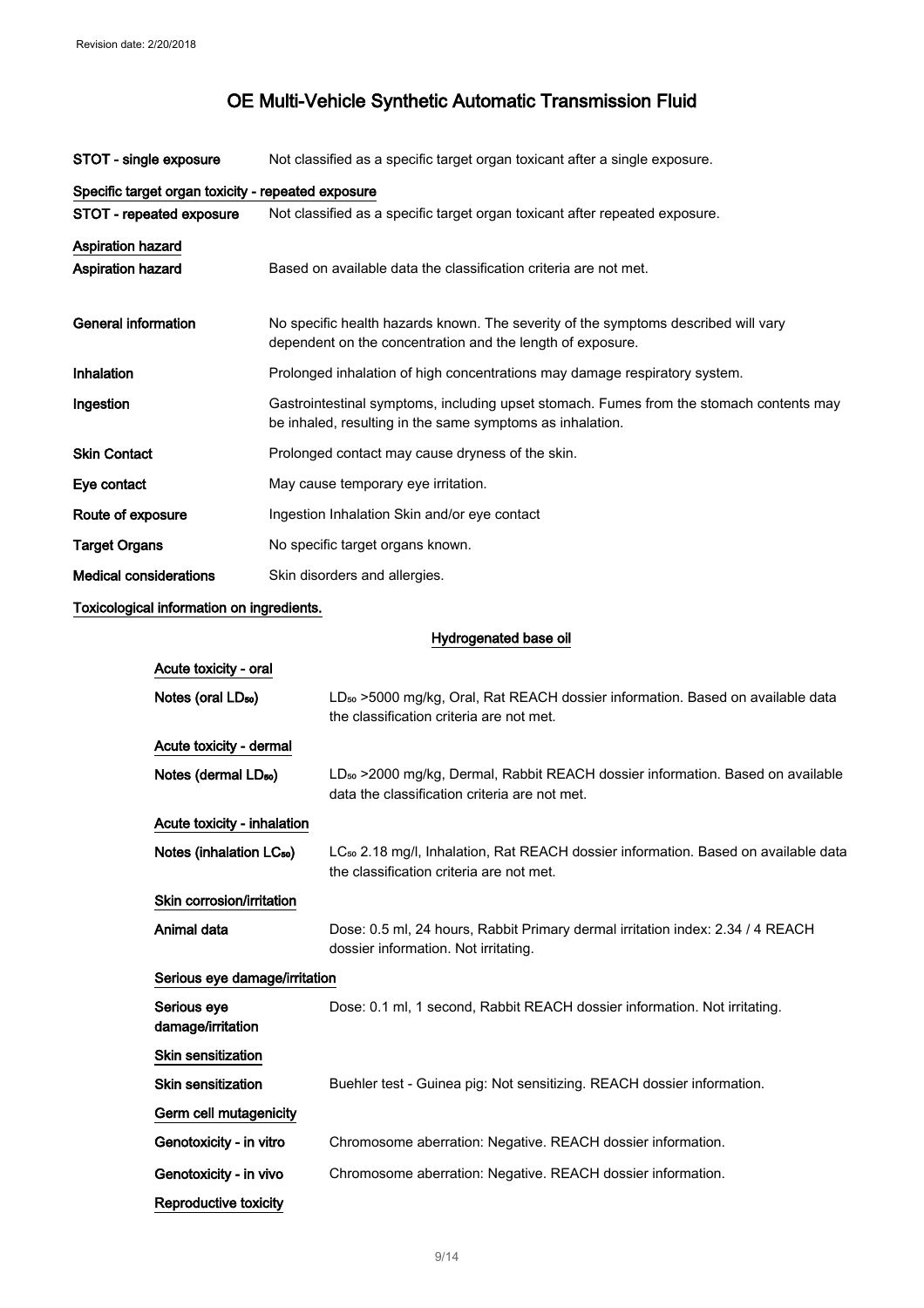| Reproductive toxicity -<br>fertility | Screening - NOAEL ≥ 1000 mg/kg/day, Oral, Rat P                      |
|--------------------------------------|----------------------------------------------------------------------|
| Reproductive toxicity -              | Maternal toxicity: - LOAEL: 125 mg/kg/day, Dermal, Rat REACH dossier |
| development                          | information.                                                         |

12. Ecological Information

Toxicity **Harmful to aquatic life with long lasting effects.** 

#### Ecological information on ingredients.

#### Hydrogenated base oil

| <b>Toxicity</b>                                |  | Aquatic toxicity is unlikely to occur.                                                                       |
|------------------------------------------------|--|--------------------------------------------------------------------------------------------------------------|
| Acute aquatic toxicity                         |  |                                                                                                              |
| Acute toxicity - fish                          |  | LL <sub>50</sub> , 96 hours: > 100 mg/l, Pimephales promelas (Fat-head Minnow)<br>REACH dossier information. |
| Acute toxicity - aquatic<br>invertebrates      |  | LL <sub>50</sub> , 24 hours: > 10 000 mg/l, Gammarus pulex<br>REACH dossier information.                     |
| Acute toxicity - aquatic<br>plants             |  | NOEL, 72 hours: ≥ 100 mg/l, Pseudokirchneriella subcapitata<br>REACH dossier information.                    |
| Acute toxicity -<br>microorganisms             |  | NOEL, 10 minutes: > 1.93 mg/l,<br>REACH dossier information.                                                 |
| <b>Chronic aquatic toxicity</b>                |  |                                                                                                              |
| Chronic toxicity - aquatic<br>invertebrates    |  | NOEL, 21 days: 10 mg/l, Daphnia magna<br>REACH dossier information.                                          |
| Persistence and degradability                  |  |                                                                                                              |
|                                                |  | Persistence and degradability The degradability of the product is not known.                                 |
| Ecological information on ingredients.         |  |                                                                                                              |
|                                                |  | Hydrogenated base oil                                                                                        |
| Persistence and<br>degradability               |  | The product is not biodegradable.                                                                            |
| <b>Biodegradation</b>                          |  | Water - Degradation 2-8%: 28 days                                                                            |
| <b>Bioaccumulative potential</b>               |  |                                                                                                              |
| <b>Bio-Accumulative Potential</b>              |  | No data available on bioaccumulation.                                                                        |
| <b>Partition coefficient</b><br>Not available. |  |                                                                                                              |

Ecological information on ingredients.

#### Hydrogenated base oil

Bio-Accumulative Potential The product contains potentially bioaccumulating substances.

#### Mobility in soil

Mobility Mobility No data available.

#### Ecological information on ingredients.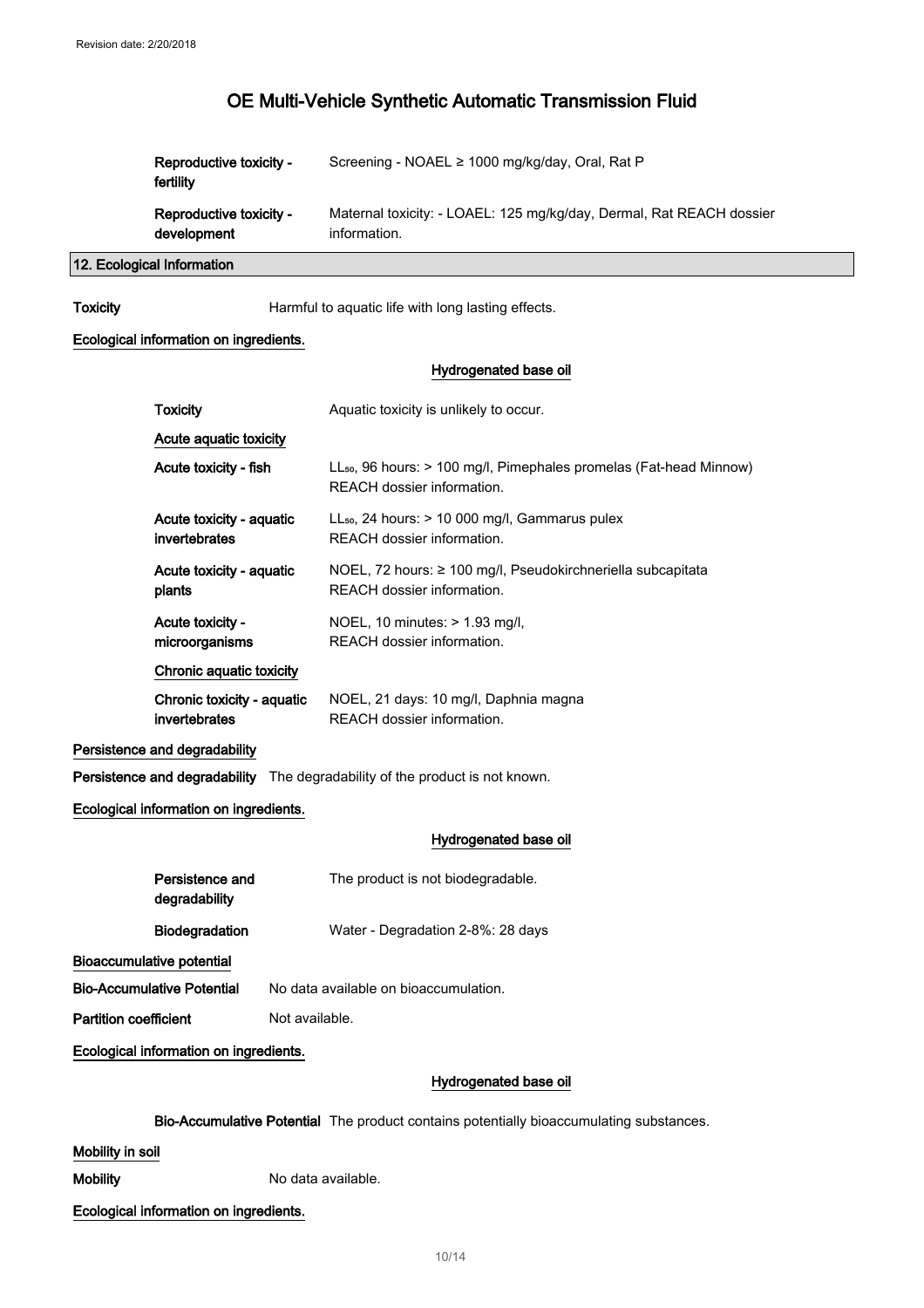### Hydrogenated base oil

| <b>Mobility</b>                                                                | The product is insoluble in water.                                                                                                                                                                                                                                                                                                                                                                                            |  |
|--------------------------------------------------------------------------------|-------------------------------------------------------------------------------------------------------------------------------------------------------------------------------------------------------------------------------------------------------------------------------------------------------------------------------------------------------------------------------------------------------------------------------|--|
| Other adverse effects                                                          |                                                                                                                                                                                                                                                                                                                                                                                                                               |  |
| Other adverse effects                                                          | None known.                                                                                                                                                                                                                                                                                                                                                                                                                   |  |
| 13. Disposal considerations                                                    |                                                                                                                                                                                                                                                                                                                                                                                                                               |  |
| Waste treatment methods                                                        |                                                                                                                                                                                                                                                                                                                                                                                                                               |  |
| <b>General information</b>                                                     | The generation of waste should be minimized or avoided wherever possible. Reuse or recycle<br>products wherever possible. This material and its container must be disposed of in a safe<br>way. Disposal of this product, process solutions, residues and by-products should at all times<br>comply with the requirements of environmental protection and waste disposal legislation and<br>any local authority requirements. |  |
| <b>Disposal methods</b>                                                        | Dispose of surplus products and those that cannot be recycled via a licensed waste disposal<br>contractor. Waste packaging should be collected for reuse or recycling. Incineration or landfill<br>should only be considered when recycling is not feasible. Waste should not be disposed of<br>untreated to the sewer unless fully compliant with the requirements of the local water<br>authority.                          |  |
| 14. Transport information                                                      |                                                                                                                                                                                                                                                                                                                                                                                                                               |  |
| General                                                                        | The product is not covered by international regulations on the transport of dangerous goods<br>(IMDG, IATA, DOT, TDG).                                                                                                                                                                                                                                                                                                        |  |
| <b>UN Number</b>                                                               |                                                                                                                                                                                                                                                                                                                                                                                                                               |  |
| Not applicable.                                                                |                                                                                                                                                                                                                                                                                                                                                                                                                               |  |
| UN proper shipping name                                                        |                                                                                                                                                                                                                                                                                                                                                                                                                               |  |
| Not applicable.                                                                |                                                                                                                                                                                                                                                                                                                                                                                                                               |  |
| Transport hazard class(es)                                                     |                                                                                                                                                                                                                                                                                                                                                                                                                               |  |
| <b>Transport labels</b><br>No transport warning sign required.                 |                                                                                                                                                                                                                                                                                                                                                                                                                               |  |
| Packing group                                                                  |                                                                                                                                                                                                                                                                                                                                                                                                                               |  |
| Not applicable.                                                                |                                                                                                                                                                                                                                                                                                                                                                                                                               |  |
| <b>Environmental hazards</b>                                                   |                                                                                                                                                                                                                                                                                                                                                                                                                               |  |
| <b>Environmentally Hazardous Substance</b><br>No.                              |                                                                                                                                                                                                                                                                                                                                                                                                                               |  |
| Special precautions for user                                                   |                                                                                                                                                                                                                                                                                                                                                                                                                               |  |
| Not applicable.                                                                |                                                                                                                                                                                                                                                                                                                                                                                                                               |  |
| <b>DOT TIH Zone</b>                                                            | Not applicable.                                                                                                                                                                                                                                                                                                                                                                                                               |  |
| Transport in bulk according to<br>Annex II of MARPOL 73/78<br>and the IBC Code | Not applicable.                                                                                                                                                                                                                                                                                                                                                                                                               |  |
| 15. Regulatory information                                                     |                                                                                                                                                                                                                                                                                                                                                                                                                               |  |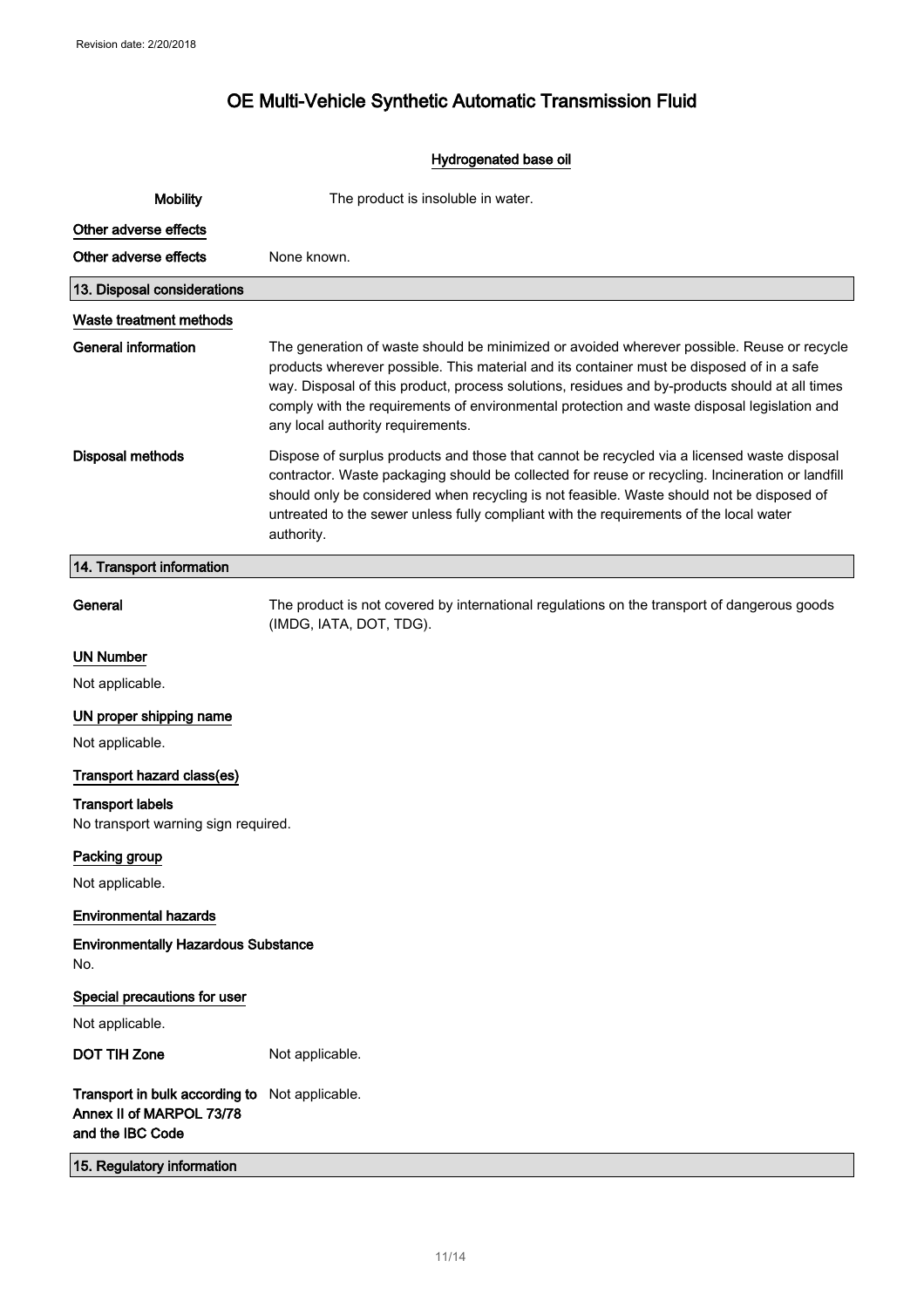| <b>Regulatory References</b> | OSHA Hazard Communication Standard 29 CFR §1910.1200 Hazardous Products Regulation |
|------------------------------|------------------------------------------------------------------------------------|
|                              | (SOR/2015-17) Transportation of Dangerous Goods Regulations - SOR/2015-100.        |

#### US Federal Regulations

#### SARA Section 302 Extremely Hazardous Substances Tier II Threshold Planning Quantities

None of the ingredients are listed or exempt.

#### CERCLA/Superfund, Hazardous Substances/Reportable Quantities (EPA)

The following ingredients are listed or exempt:

Xylene Final CERCLA RQ: 100(45.4) pounds (Kilograms)

**Ethylbenzene** Final CERCLA RQ: 1000(454) pounds (Kilograms)

#### SARA Extremely Hazardous Substances EPCRA Reportable Quantities

None of the ingredients are listed or exempt.

#### SARA 313 Emission Reporting

The following ingredients are listed or exempt:

Xylene 0.1 % 1.0 %

**Ethylbenzene** 0.1 %

#### CAA Accidental Release Prevention

None of the ingredients are listed or exempt.

#### SARA (311/312) Hazard Categories

None of the ingredients are listed or exempt.

#### OSHA Highly Hazardous Chemicals

None of the ingredients are listed or exempt.

#### US State Regulations

#### California Proposition 65 Carcinogens and Reproductive Toxins

The following ingredients are listed or exempt:

#### Ethylbenzene

Known to the State of California to cause cancer.

#### California Air Toxics "Hot Spots" (A-I)

The following ingredients are listed or exempt:

Xylene

Ethylbenzene

#### California Air Toxics "Hot Spots" (A-II)

None of the ingredients are listed or exempt.

#### California Directors List of Hazardous Substances

The following ingredients are listed or exempt:

Xylene

**Ethylbenzene**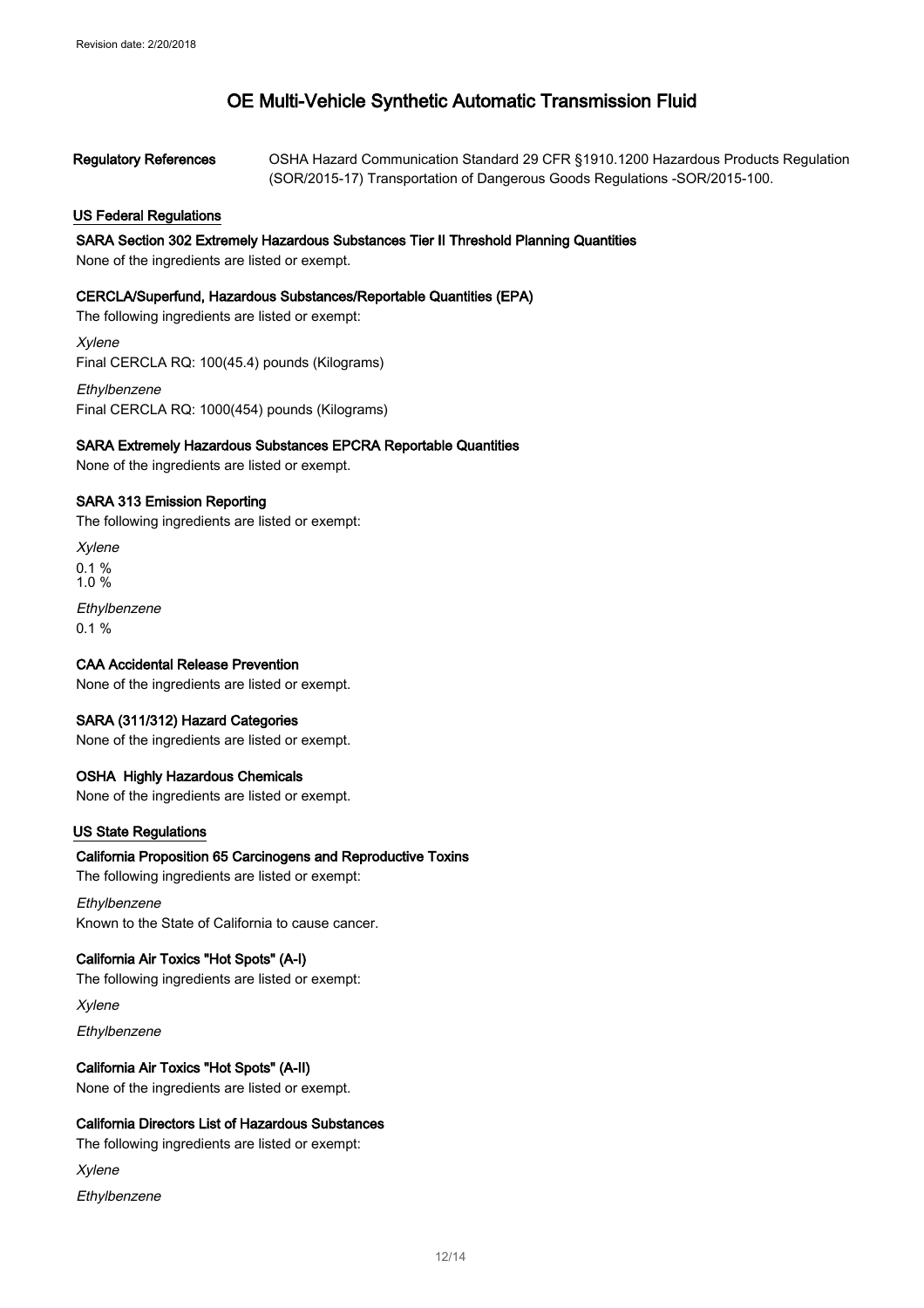#### Massachusetts "Right To Know" List

The following ingredients are listed or exempt:

Xylene

Ethylbenzene

Hydrogenated base oil

Dibutyl phosphonate

#### Rhode Island "Right To Know" List

The following ingredients are listed or exempt:

Xylene

**Ethylbenzene** 

#### Minnesota "Right To Know" List

The following ingredients are listed or exempt:

Xylene

Ethylbenzene

#### New Jersey "Right To Know" List

The following ingredients are listed or exempt:

Xylene

Ethylbenzene

#### Pennsylvania "Right To Know" List

The following ingredients are listed or exempt:

Xylene

**Ethylbenzene** 

Dibutyl phosphonate

#### Inventories

#### Canada - DSL/NDSL

All the ingredients are listed or exempt.

#### US - TSCA

All the ingredients are listed or exempt.

#### US - TSCA 12(b) Export Notification

None of the ingredients are listed or exempt.

### 16. Other information